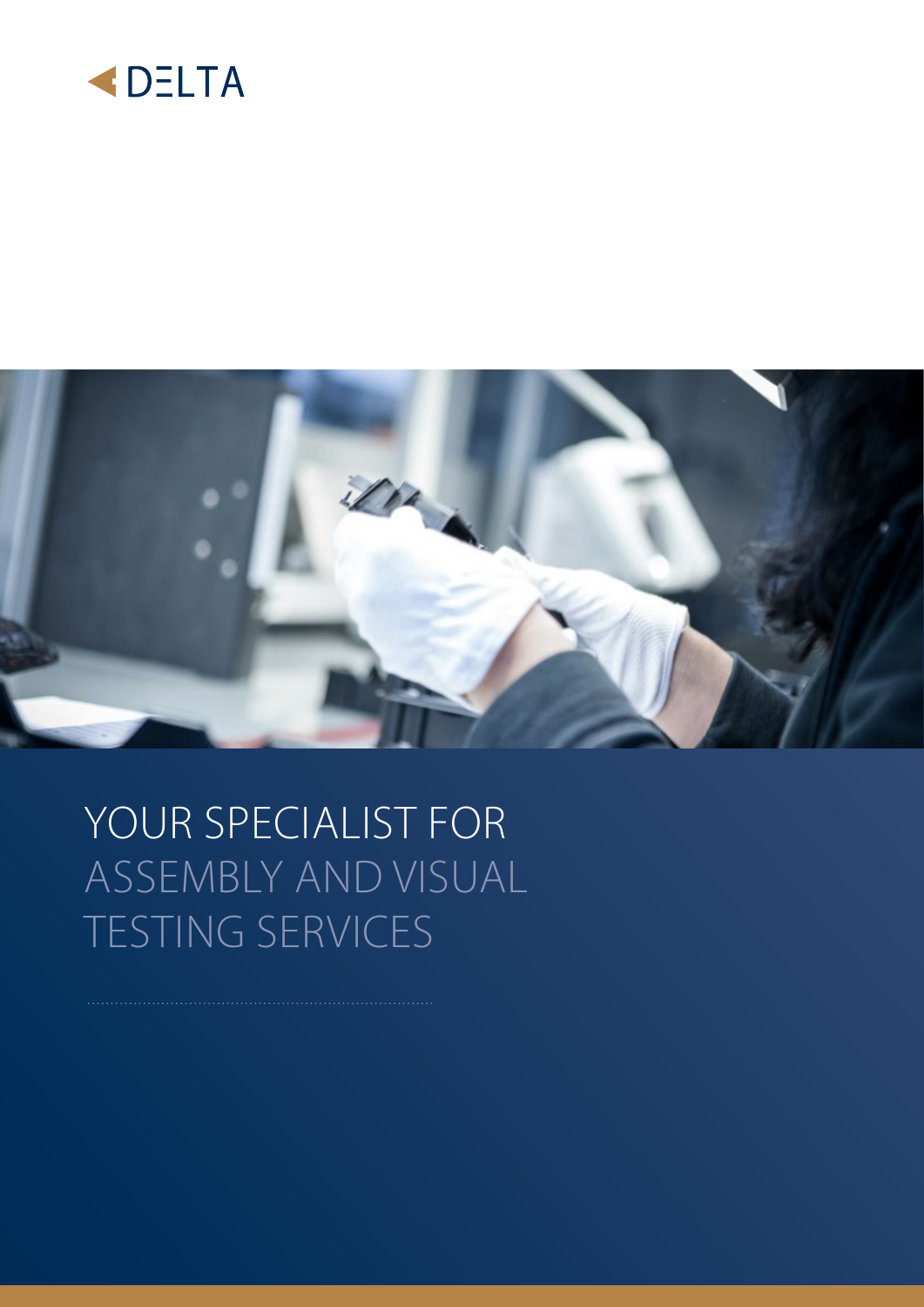Peak periods, staff shortage or illness-related lack of resources can be hard to deal with ad hoc. Delta is capable of providing all necessary capacities "overnight".

#### WE TAKE CARE OF YOUR BOTTLENECKS



In this way, you can continue to focus on your core competency while we support you with your day-to-day business.

Due to our high quality standards, we are a reliable partner of renowned local industrial companies, but also operate nationally and internationally.

#### WHY DELTA?



WE ARE YOUR PARTNER FOR OUTSOURCING, EXTENDED WORKBENCH, WAREHOUSE AND LOGISTICS SERVICE, AS WELL AS SORTING AND PACKAGING WORK.

#### FLEXIBILITY

With a high level of resources and optimal planning tools, we are always able to respond to all customer requirements on short notice.

#### EXPERTISE

Quality and precision start with the qualification of our employees. DELTA stands for a team of specialists and professionals.

#### PRECISION

Your success and the product quality have priority. Expertise and experience offer genuine added value.

#### EXPERIENCE

From many projects and years of experience, we offer a range of services which has grown with the success of our work.



#### FULL-SERVICE

Around the clock, without compromises. We offer all the benefits and services related to our portfolio. For your success.

#### PERSONAL KONTAKT

Solution-oriented and efficient, we offer you personal consulting, individual offers and permanent support – around the clock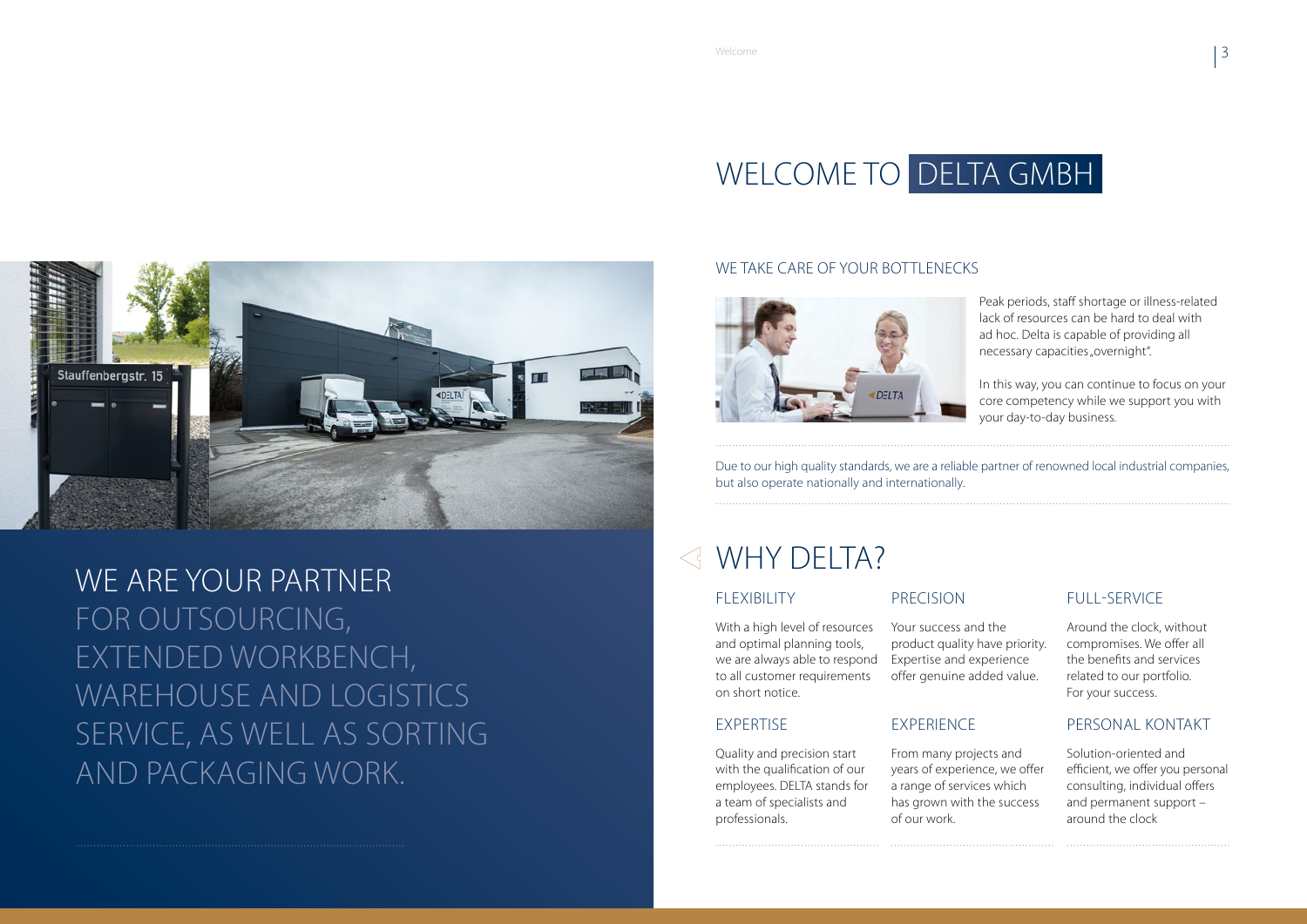Installation work of electronic components: attaching confection products with crimp force monitoring, installation of electrical assembly groups, connector assembly, as well as wiring work. We also have flexible facilities for the implementation of customer-specific solutions.

#### $\triangleleft$  ASSEMBLY AND DISASSEMBLY WORK

From parts assembly to system installation, we offer our customers versatile and professional assembly and disassembly services of the highest standard. Predictable and cost-effective, we are naturally able to respond to ad hoc orders.

#### METAL AND PLASTIC PROCESSING

Specialists of various trades, as well as cutting edge equipment, guarantee professional and reliable contract work. Finalising and deflashing of plastic, metal and cast parts. From small part processing to the production of system parts with individual part processing, we support you with experience and expertise.

Our services  $\begin{array}{|c|c|c|c|c|}\hline \text{O} & \text{S} & \text{S} & \text{S} & \text{S} & \text{S} & \text{S} & \text{S} & \text{S} & \text{S} & \text{S} & \text{S} & \text{S} & \text{S} & \text{S} & \text{S} & \text{S} & \text{S} & \text{S} & \text{S} & \text{S} & \text{S} & \text{S} & \text{S} & \text{S} & \text{S} & \text{S} & \text{S} & \text{S} & \text{S} & \text{S} & \text$ 

### $\triangleleft$  STORAGE, PACKING AND PICKING, PACKAGING AND SHIPPING



### **ELECTRICAL INSTALLATION**

### SORTING AND PACKAGING WORK

Dexterity, reliability and care are the competencies where we make the highest demands. Counting, selecting, packing, documenting… – accuracy is key. In accordance with customer definition, we take all the necessary and open measures around the production processes of our clients.

### CABLE ASSEMBLY FOR INDUSTRIAL USE

In accordance with specific requirements, we prepare samples, single pieces or series productions in close cooperation with the customer. Our fully automated Crimpcenter with crimp force monitoring produces up to 4,000 assembled single strands per hour. Fully and semi-automatic processing of single strands and cables.

Thanks to DELTA's modular service packages, our customers secure efficiency and cost advantages. Only services that are necessary for the individual order process are booked and invoiced. As an extended workbench, we take care of all open services and optimise our customers' processes in doing so.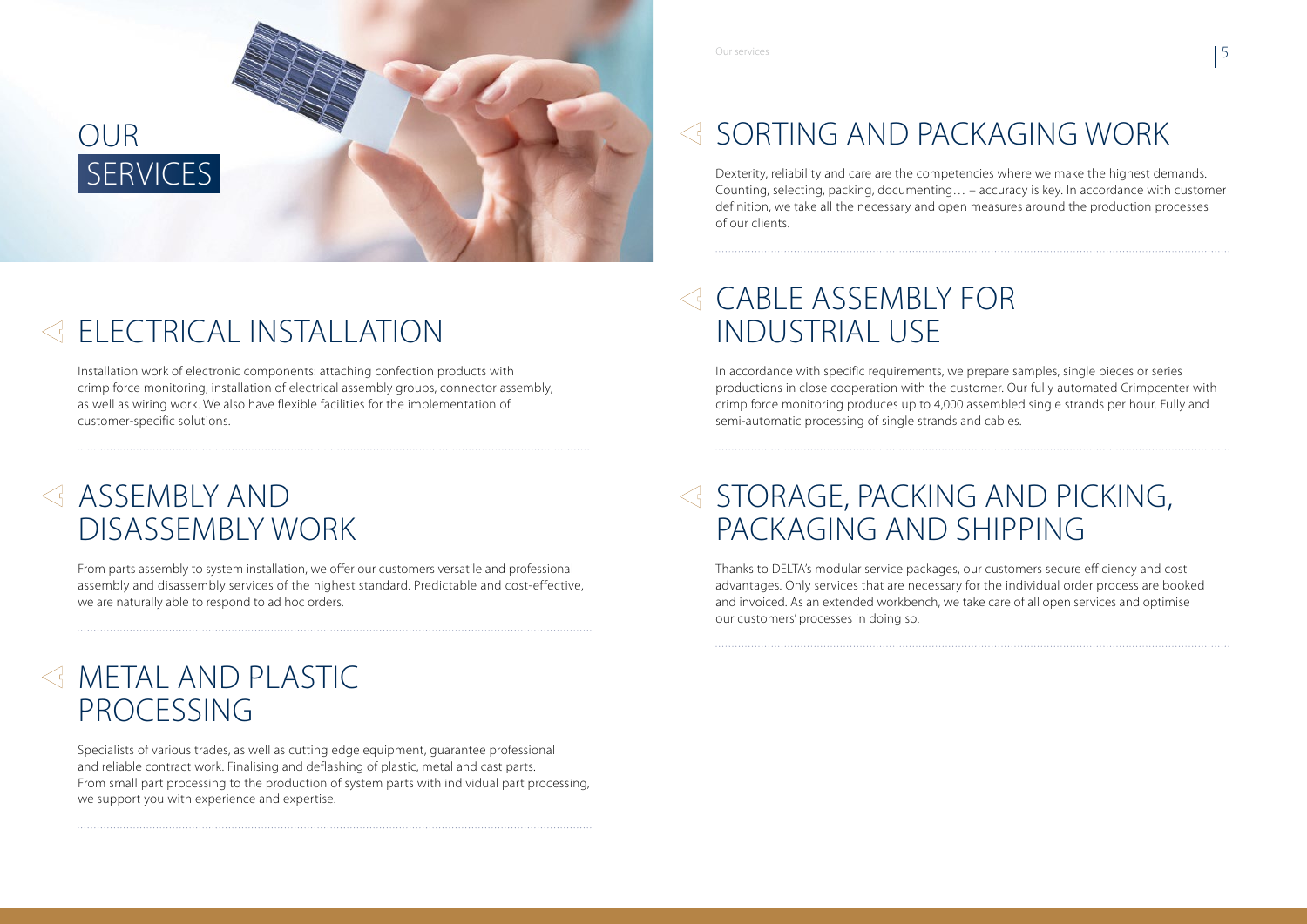## STAFFING SERVICES

Temporary, project-related or order-bound: we support our customers individually with competent and qualified specialists for all areas. Save personnel costs without compromising on resources, qualifications and competencies

### LABOUR LEASING

### $\leq$  QUALITY AND TESTING WORK, RECTIFICATION WORK

Permanently employed specialists supplement and support your core team in the context of temporary employment. Our employees will be integrated into your organisation seamlessly in order to support you with all upcoming tasks in an efficient manner and, where appropriate, to change into a permanent position as well.



We secure quality and dimension specifications and dimensional accuracies. Upon request, we provide accurate rectification work and handle the entire packing, storage and logistics.

#### CUSTOMISED PRODUCTION DOCUMENTATION

Our customised production documentation is an example of optimised organisation and efficiency. We collect and prepare all information relevant for the production of single parts or assembly groups, document it and make it available in accordance with customer requirements.

### WAGE AND CONTRACT WORK

We handle the production of products in accordance with individual and project-related quality criteria depending on the requirement. The production is carried out via order processing in form of contract manufacturing and ensures efficient and optimised production costs for our customers.



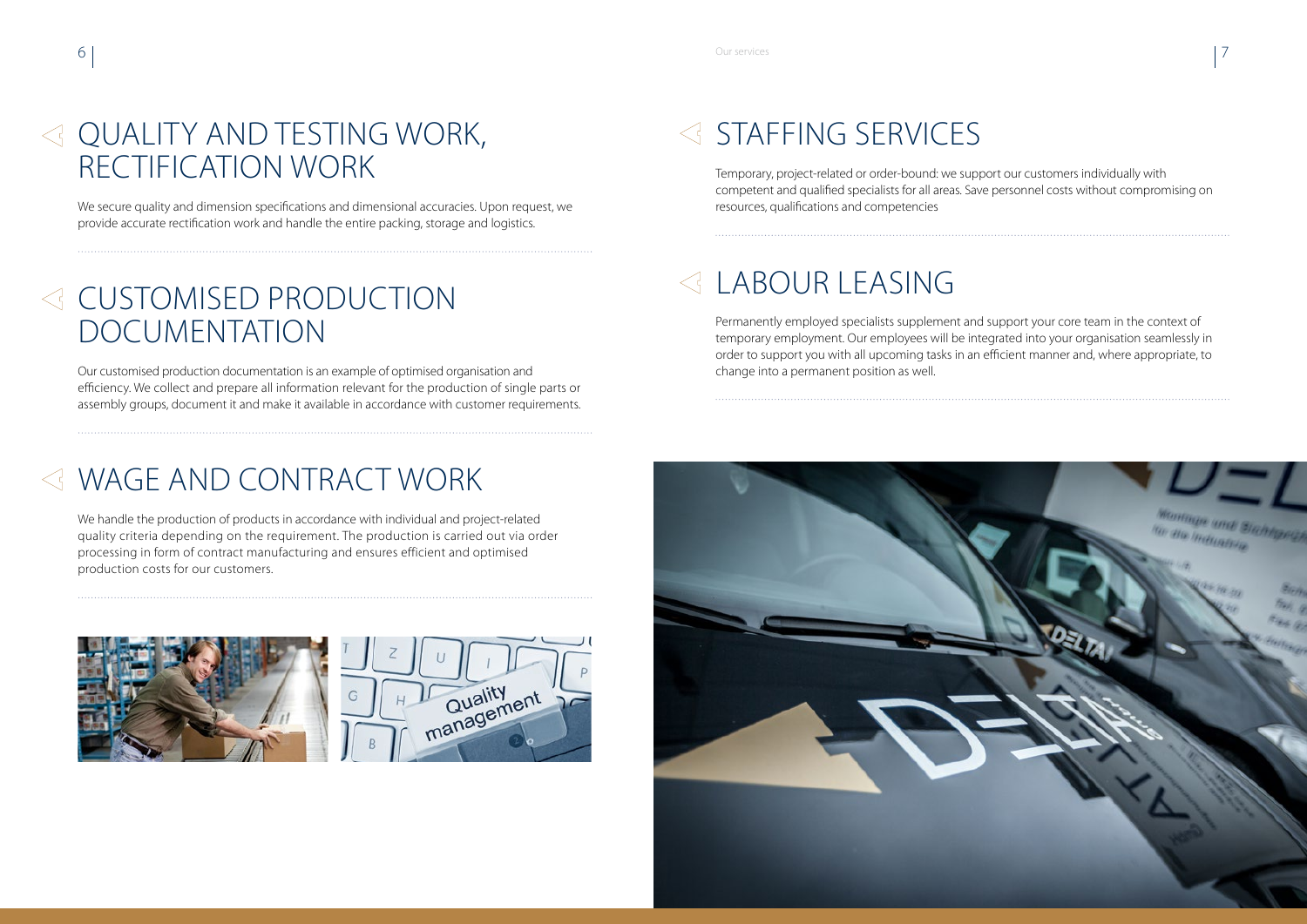Our references

#### ROBERT BOSCH GMBH *Stuttgart*

Testing and assembly services of motor components and connection technology

Measures for quality assurance on site

# ALFRED KÄRCHER GMBH

*Obersontheim*

- $\blacktriangle$  Crimping and assembling of cables, assembly and filter assembly of chemical hoses
- Testing, installation and inspection of cables
- Packaging and repackaging of finished devices

**Reworking** 

DEUTSCHE TECHNOPLAST GMBH *| Schwabach* SANDER UMFORMTECHNIK GMBH & CO. GFI CONTROL SYSTEMS *| Canada* FEDERAL-MOGUL CORPORATION - SYST METRO CASH & CARRY *| Stuttgart* MICRODECO S.A. *| Spain* KARL DUNGS GMBH & CO. KG *| Urbach* MINOL MESSTECHNIK W. LEHMANN GME GUSTAV BAEHR GMBH *| Waiblingen* PARKER HANNIFIN GMBH *| Pleidelsheim*

| and testing of boiler tops, cutting and          |  |
|--------------------------------------------------|--|
|                                                  |  |
|                                                  |  |
|                                                  |  |
| ach                                              |  |
| KG   Renchen-Ulm                                 |  |
|                                                  |  |
| <b>EM PROTECTIONS   France</b>                   |  |
|                                                  |  |
|                                                  |  |
|                                                  |  |
| <b>SH &amp; CO. KG</b>   Leinfelden-Echterdingen |  |
|                                                  |  |
|                                                  |  |

## OUR REFERENCES

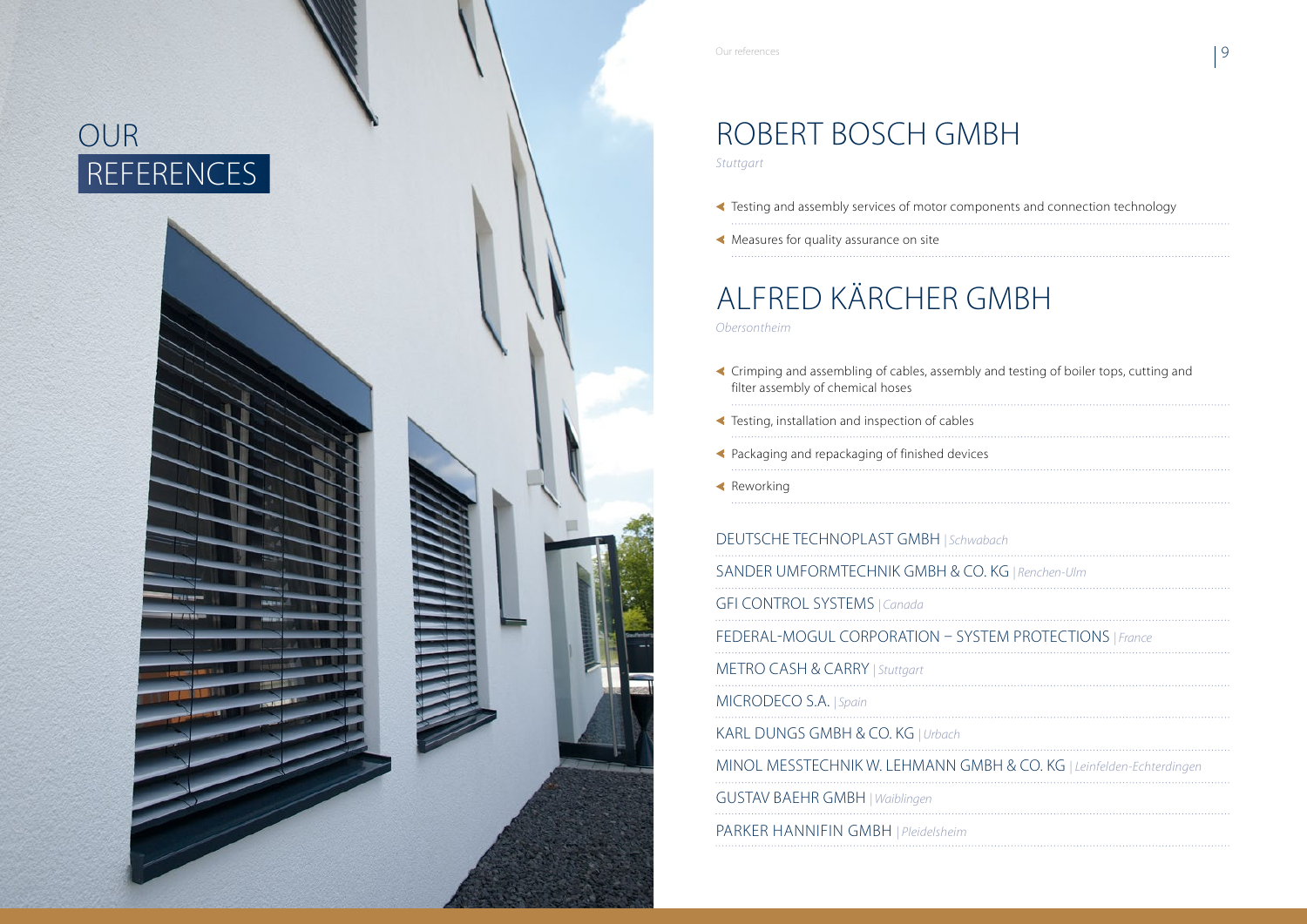| Registered office       | Schwäbisch Hall                                                                                     |
|-------------------------|-----------------------------------------------------------------------------------------------------|
| Branch office           | Kernen i. R. (near Waiblingen)                                                                      |
| <i><b>Employees</b></i> | 120                                                                                                 |
| Shift system            | Three-shift operation                                                                               |
| Premises                | $3.000 \text{ m}^2$ warehouse<br>$2.000 \text{ m}^2$ produktion<br>$250 \text{ m}^2$ administration |
| Certified               | <b>DIN EN ISO 9001</b>                                                                              |





A deadline is a deadline, we take that very seriously – and you surely do even more: reliability is paramount.

Our advantage is flexibility: depending on customer requirements, we are able to adjust technology and manpower while ensuring performance and expertise – always to the highest standards and for absolutely fair prices.